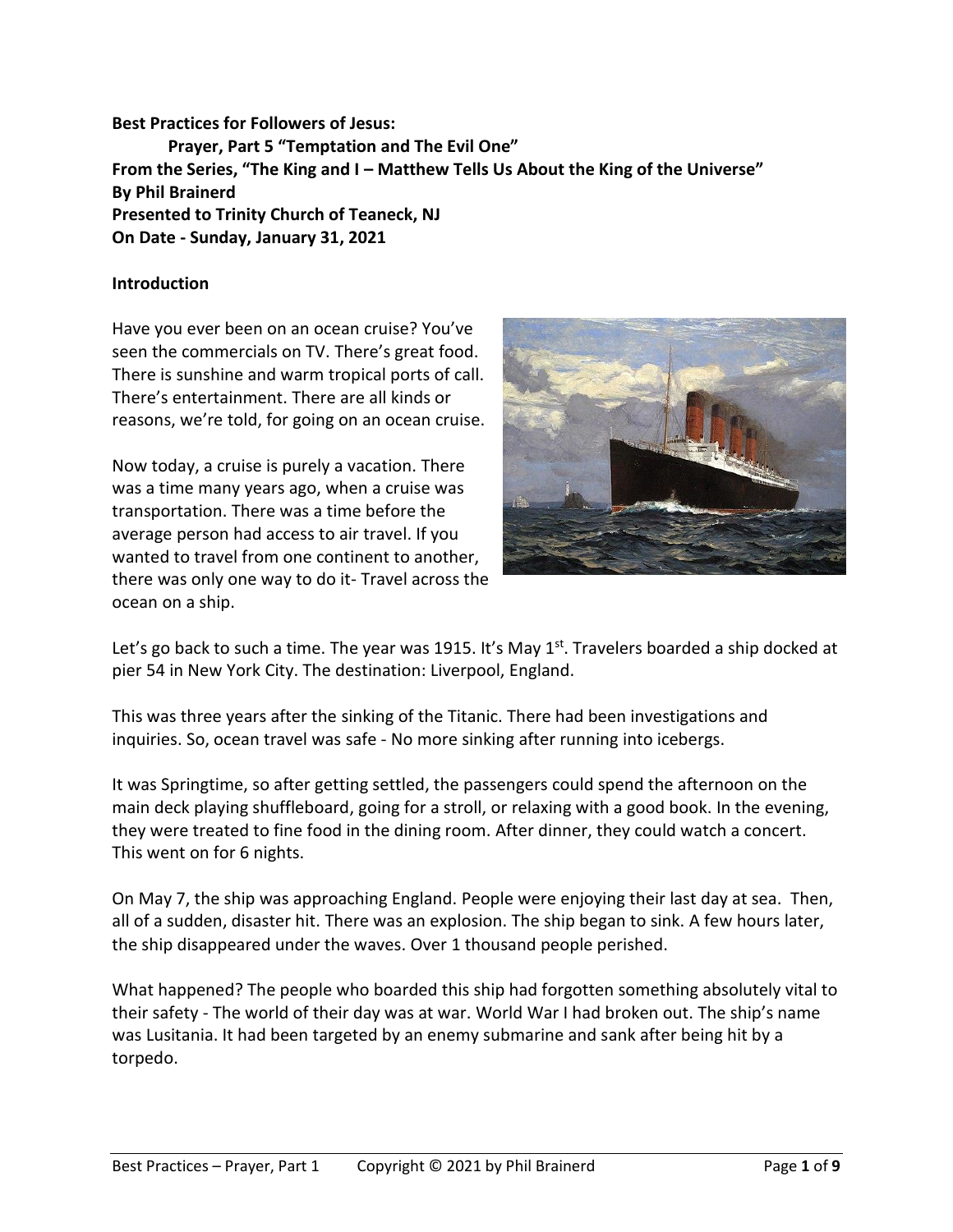Over the last few sessions, we've been learning about Prayer. This includes the pattern for prayer given by Jesus to his followers. Let's read again:

> 9 This, then, is how you should pray: 'Our Father in heaven, hallowed be your name, 10 your kingdom come, your will be done, on earth as it is in heaven. 11 Give us today our daily bread. 12 And forgive us our debts, as we also have forgiven our debtors. 13 And lead us not into temptation, but deliver us from the evil one.' (Matthew 6:9-13)

We've been looking at this pattern in detail. Today, we're focusing on the last sentence: "And lead us not into temptation, but deliver us from the evil one." Let's try to understand this last part of the pattern for prayer that our Lord Jesus has given to us.

This pattern for prayer, if you think about it, is quite short. It's only 6 sentences. We're not instructed to ask for a large number of things, but what we're instructed to ask for is of immense importance. The things we are instructed to pray for are central to the lives of believers.

We start by approaching God as our Father, and asking that he be honored, and that his kingdom and influence increase. This is good, but we need to understand something: Part of God's kingdom coming, and God's will being done, is to understand that there are forces in opposition to the great King. There are two kingdoms: The Kingdom of heaven, and the kingdom of this earth. These kingdoms are involved in a conflict. They battle against each other.

The Great Father is in heaven.

- However, there are forces on the earth that oppose him.
- The Father's name is to be hallowed.
- The forces of earth want his name to be dishonored, to be blasphemed.
- The Father's kingdom will come someday.
- But in order to come, it must displace the kingdom of this earth.
- The Father's will should be done.
- But the earth is filled with forces that oppose his will.

Jesus started the pattern for prayer with a request for God and his kingdom to be exalted. So, its makes sense that followers of Jesus are instructed to close the prayer by asking that the forces that oppose God would be diminished.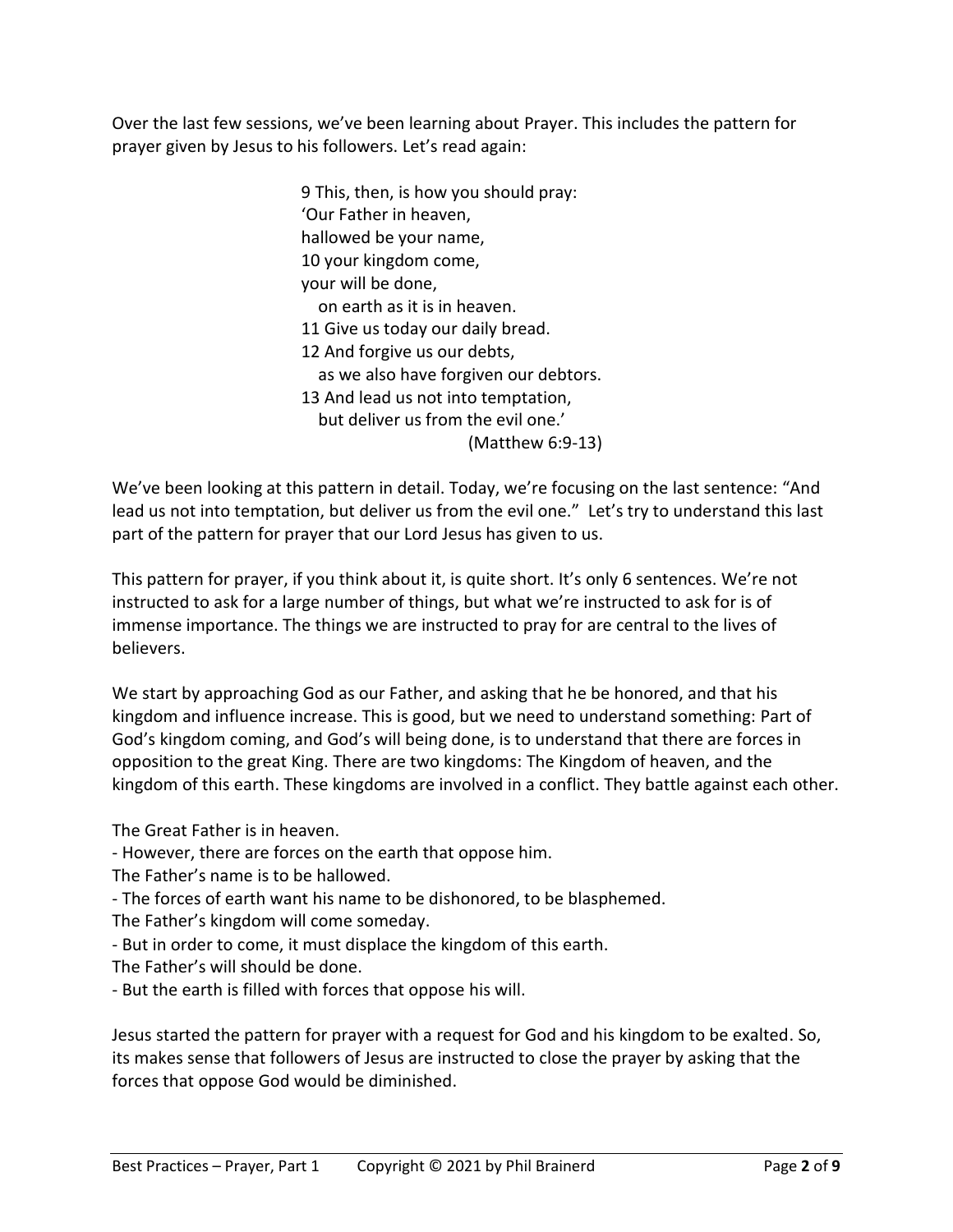This is all summed up in the sentence we're looking at today: "Lead us not into temptation, but deliver us from the evil one."

So, there is a conflict. In order to understand this conflict, we need to understand three things:

- The existence of the conflict.
- The enemy in the conflict.
- The weapons of the conflict.

Let's look at the first one.

# **I. The Existence of the conflict.**

We've spoken about this at different times, so I won't go into this in detail. If you want to dig deeper, please contact me and I'll give you some resources. There will be some links at the end of this article. For now, let's just be reminded:

| 1 Why do the nations conspire              |
|--------------------------------------------|
| and the peoples plot in vain?              |
| 2 The kings of the earth rise up           |
| and the rulers band together               |
| against the Lord and against his anointed, |
| saying,                                    |
| 3 "Let us break their chains               |
| and throw off their shackles."             |
|                                            |

(Psalm 2:1-3)

The nations of the world are in rebellion. They all conspire to break away from the one true king of the universe. They join together to thwart his will. They want their own kingdom, not his.

We started by looking at the tragedy of the Lusitania, the great ocean liner that was sunk by a torpedo at the beginning of World War I. Do you know what is particularly sad? People were warned about the possibility of an attack.

World War I was a confusing war. In World War II, we had terrible people like Adolf Hitler and Benito Mussolini and the Imperial Japanese all working together to bring terror. Peaceful nations had to defend against them. So, there were clear bad guys and clear good guys. World War I was not so clear. All anyone knew with certainty at the time was that everyone was fighting. It's very confusing at times.

The Lusitania was a good example of this confusion. In civilized countries, if a war breaks out, you don't target people who aren't involved in the fighting; you don't aim at civilians. It follows though that in order to protect civilians, you don't purposely store or transport weapons near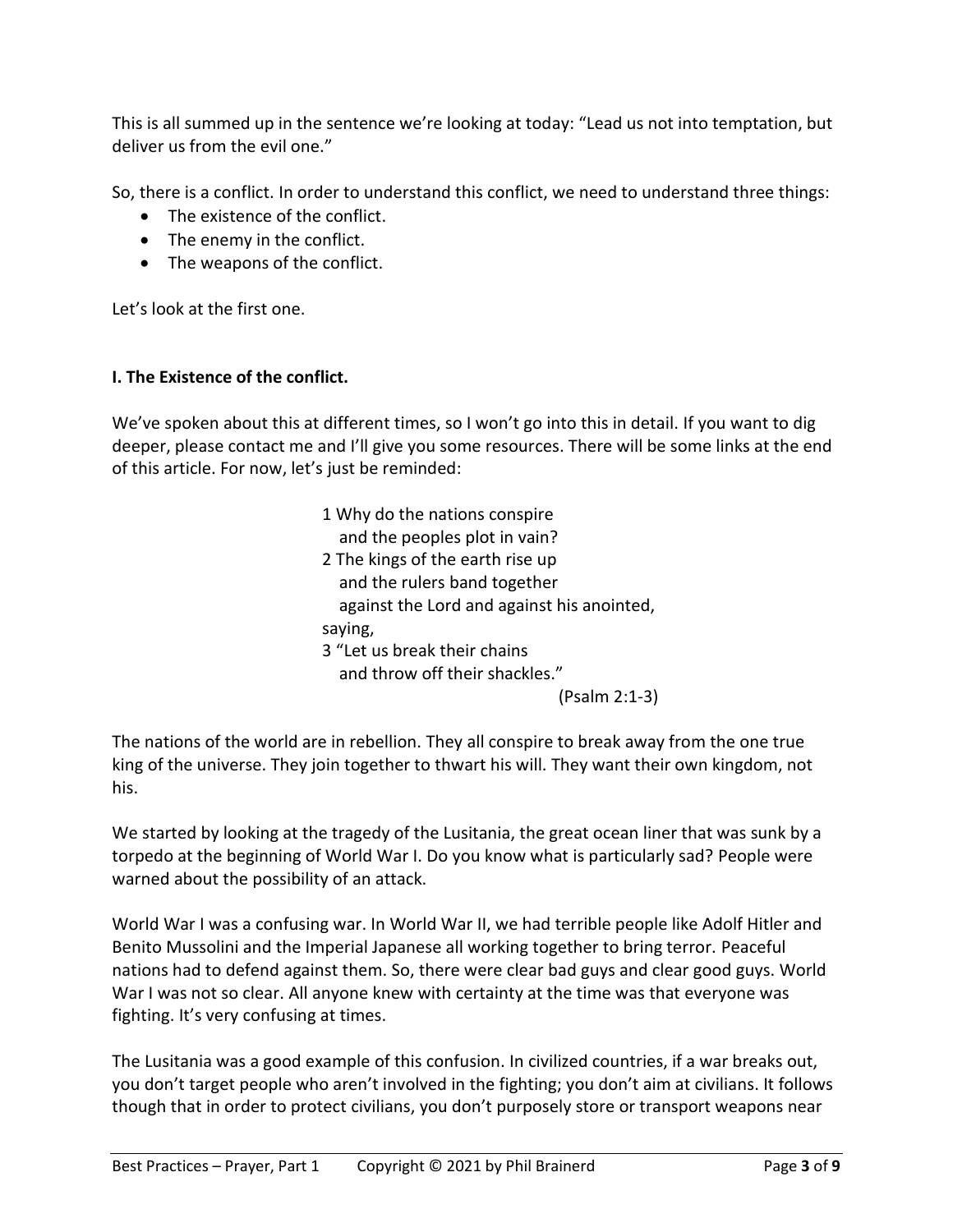them. There were rumors that the Lusitania was carrying such weapons from America to England.

Because of that, the Germans put the following add in fifty American newspapers:

## NOTICE!

TRAVELLERS intending to embark on the Atlantic voyage are reminded that a state of war exists between Germany and her allies and Great Britain and her allies; that the zone of war includes the waters adjacent to the British Isles; that, in accordance with formal notice given by the Imperial German Government, vessels flying the flag of Great Britain, or any of her allies, are liable to destruction in those waters and that travelers sailing in the war zone on the ships of Great Britain or her allies do so at their own risk. IMPERIAL GERMAN EMBASSY Washington, D.C. 22 April 1915

Because of this, we know that there were two types of people travelling on the Lusitania on that fateful day in May of 1915: 1) People who didn't know about the warning, and 2) People who knew, but disregarded the warning for some reason.

For the people who didn't know: Perhaps they missed the advertisement. That's sad. Perhaps others though had friends who saw the ad, but chose not to tell their friends? Imagine someone reading this warning and thinking, "Hey, I've got a friend sailing on that ship. Should I tell them? Maybe not – they'll think I'm crazy." If that's what someone thought, then they did a grave disservice to their friends.

Then, there were others who heard, but disregarded the warning. Imagine this: Those people spent six days enjoying fine food, entertainment, and relaxation. Then, one day, it hit home. They became part of a terrible disaster that they could have avoided.

What does this mean for us? My friends, our world is at war. We are part of a titanic spiritual conflict.

This is very important: When we discussed praying for our daily bread, we mentioned that there is a hint in that prayer. We are to pray this pattern for prayer daily, at least. As I said, if you look at the pattern for prayer that Jesus gives us, we aren't instructed to pray for a large number of things - Just a few really. *One of those things involves us being reminded, daily, that we are at war.*

The war is difficult to understand because it's invisible. The people sailing on the Lusitania in May of 1915 looked out over the ocean and saw blue water. They breathed warm springtime air scented with ocean spray. They didn't see the enemy submarine lurking beneath the surface.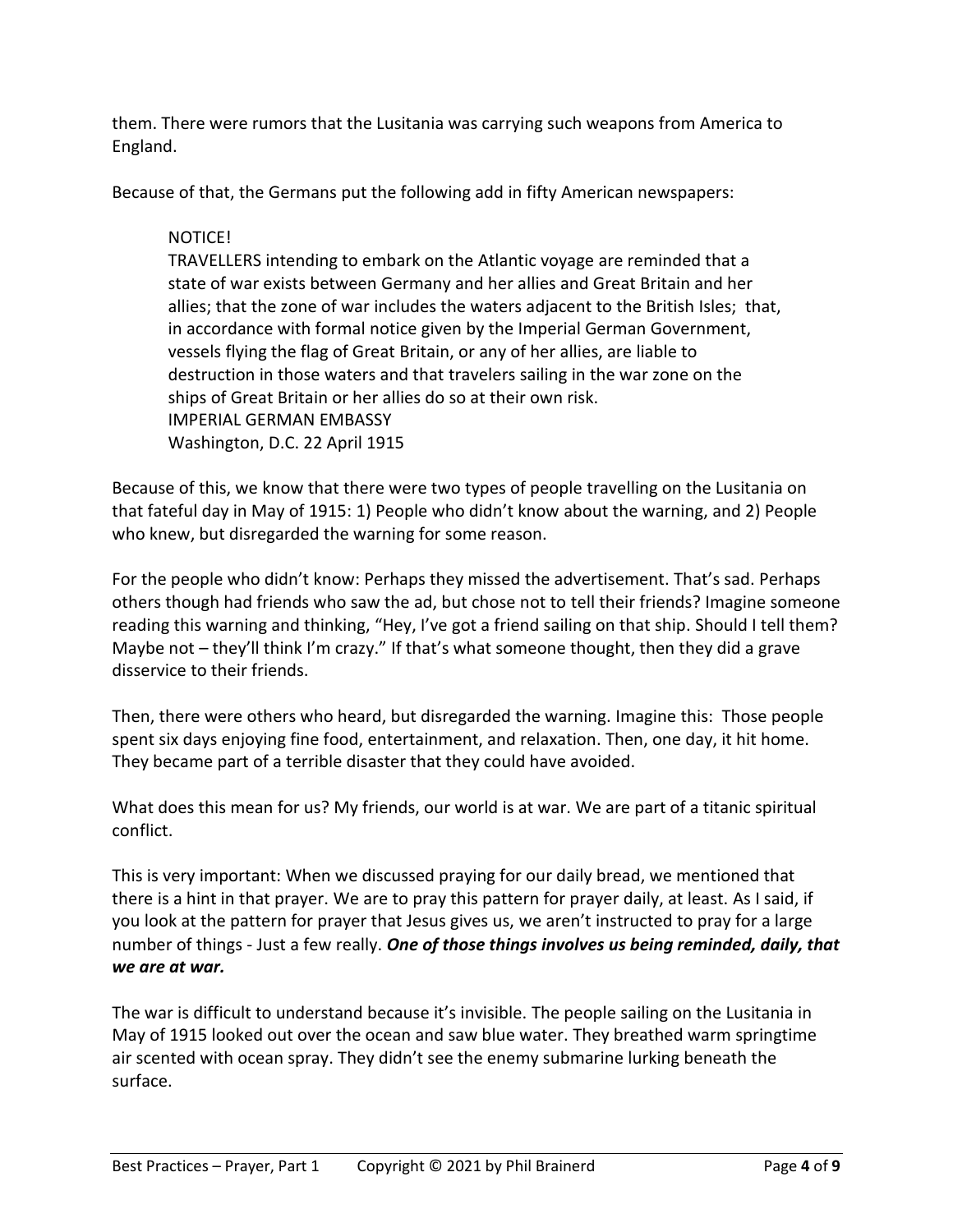When we look outside, we see a world full of wonderful things. If you visit central park in New York City in the Springtime, you see flowers and fields and sunshine and people enjoying beautiful weather. But if you could see through the eyes of the angels, you'd see something very different: You would see a titanic battle.

So, the first thing we need to understand about this prayer is the existence of the conflict. It's all around us. And we are to be reminded about it daily. We do not do ourselves or the people we care about any favors if we ignore this.

Having looked at the existence of the conflict, let's move on to the next thing we need to understand.

# **II. The Enemy in the Conflict**

We need to understand the enemy in the conflict. We read, "…deliver us from the Evil One."

During our series, we've run into situations where well-known Scriptures can be slightly different, depending on the translation you're reading. For example, in our last session, we noticed that "Forgive us our debts" can be translated as "Forgive us our trespasses", or "Forgive us our sins." Most modern translations today use the word "debts".

This is another one of those situations. Those of you who have recited this with others in public settings know that sometimes people say, "Deliver us from evil". Why is that? This is a nuance in the original Greek language. The words in Greek can be translated correctly either as "evil" or "the evil one."

Notice, I'm using the word "nuance". Here's the idea: We believe that there is evil in our world, and it comes from two sources: -An Evil being known as the Devil, and humans who act in evil ways. The humans who act in evil ways often do so because they're influenced by the Devil in some way. There are also things that happen in our lives that can be called "random". They're a topic for another day. We're concerned here for the things that come from evil as a force.

So, there is an evil being known as the Devil, and there are evil things and events that he causes. These two things are so tightly related, that the Greek uses the same word. In the context, it's probably better to translate this as "evil one", rather than just "evil". So, this is our enemy in the conflict: The Evil One, or the Devil.

The Devil and his work are a topic for a whole series of message or even whole books. We'll concentrate on what we need for this session as it relates to this pattern for prayer.

Let's read something about the Devil: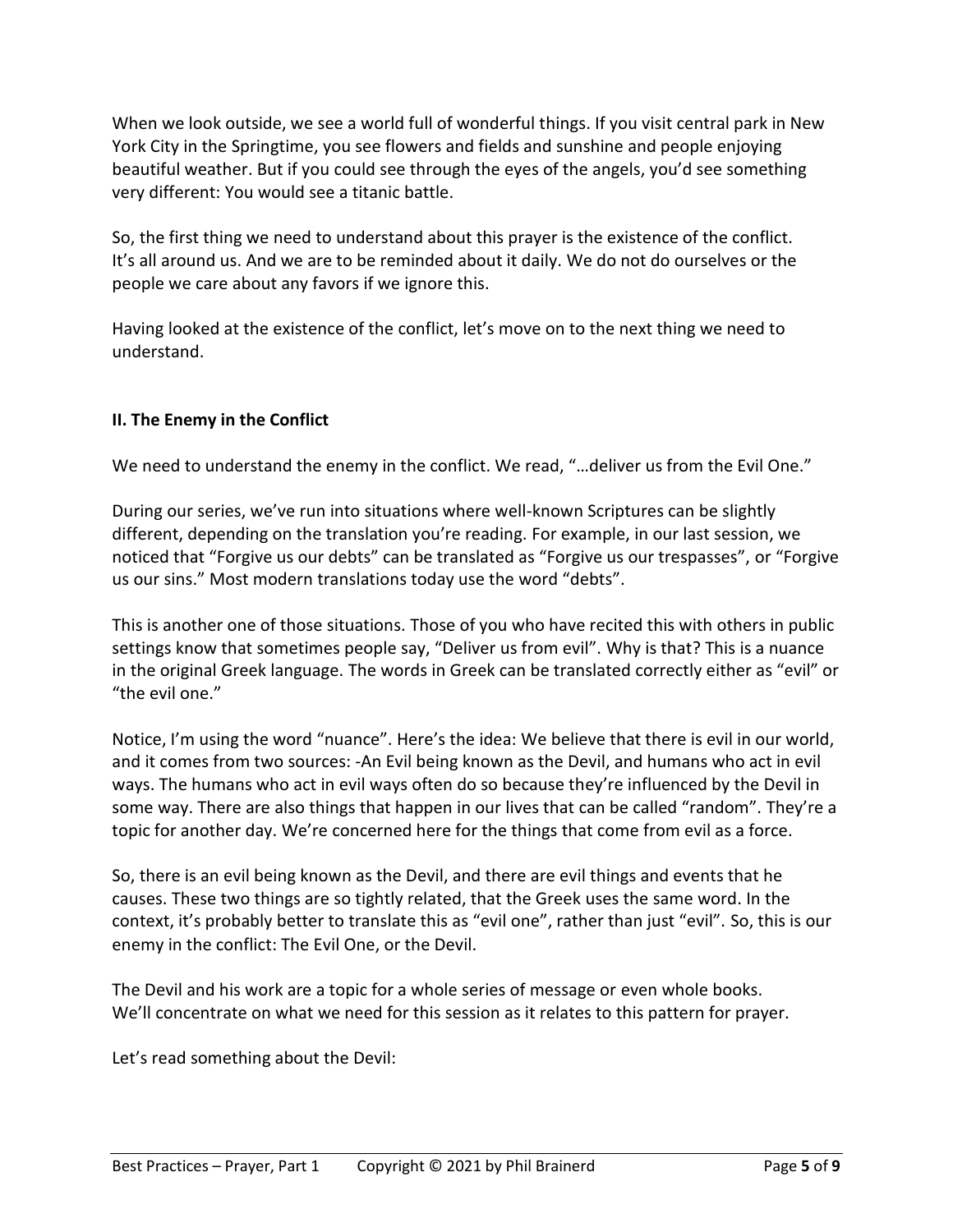Be of sober spirit, be on the alert. Your adversary, the devil, prowls around like a roaring lion, seeking someone to devour. (I Peter 5:8)

So, the Devil is like a lion waiting in the grass for someone to devour. Again, when we look at a park, we see grass, sunshine and trees. If you had the eyes of an angel, you would see a lion lurking in the grass looking for his next meal.

Here's what we need to know about the Devil. He hates God. He wants to sit on the throne of God. Because God loves you, the Devil hates you. He wants you dead. He wants your soul in hell.

The Devil is an equal opportunity employer. He doesn't care where you come from: Asia, Africa, North or South America, Europe, or the islands. He wants you dead. He wants your soul in hell. That's it.

We've learned two important things so far. The world is in a titanic spiritual conflict. You have a very evil and powerful enemy who hates you.

Jesus wants you to be reminded of these things daily.

Having looked at the conflict and our enemy in the conflict, let's look at the last part:

### **III. The Weapons of the conflict**

Let's learn about the weapons that are used against us in the conflict. They're summed up in the words, "And lead us not into temptation…"

The Devil can attack us in many ways. Let's concentrate today on temptation. We'll look at two times when people are specifically tempted by the Devil.

The first is Adam and Eve in the Garden of Eden. We've discussed this on many occasions. If you'd like a detailed discussion, again, contact me and I'll tell you where to go. For now, let's just summarize: God placed Adam and Eve in the garden of Eden. He told them they could eat any fruit from any tree - Except for one: The Tree of the Knowledge of Good and Evil.

In Genesis chapter 3, the Devil, represented by a serpent, steps in and tempts Adam and Eve. We'll find that he wants Adam and Eve to doubt three things.

And he said to the woman, "Has God really said, 'You shall not eat from any tree of the garden'?" (Genesis 3:1)

God told Adam and Eve they could eat from most of the trees in the garden - Just not that one tree. The Serpent started by suggesting that God could not get that simple message across in a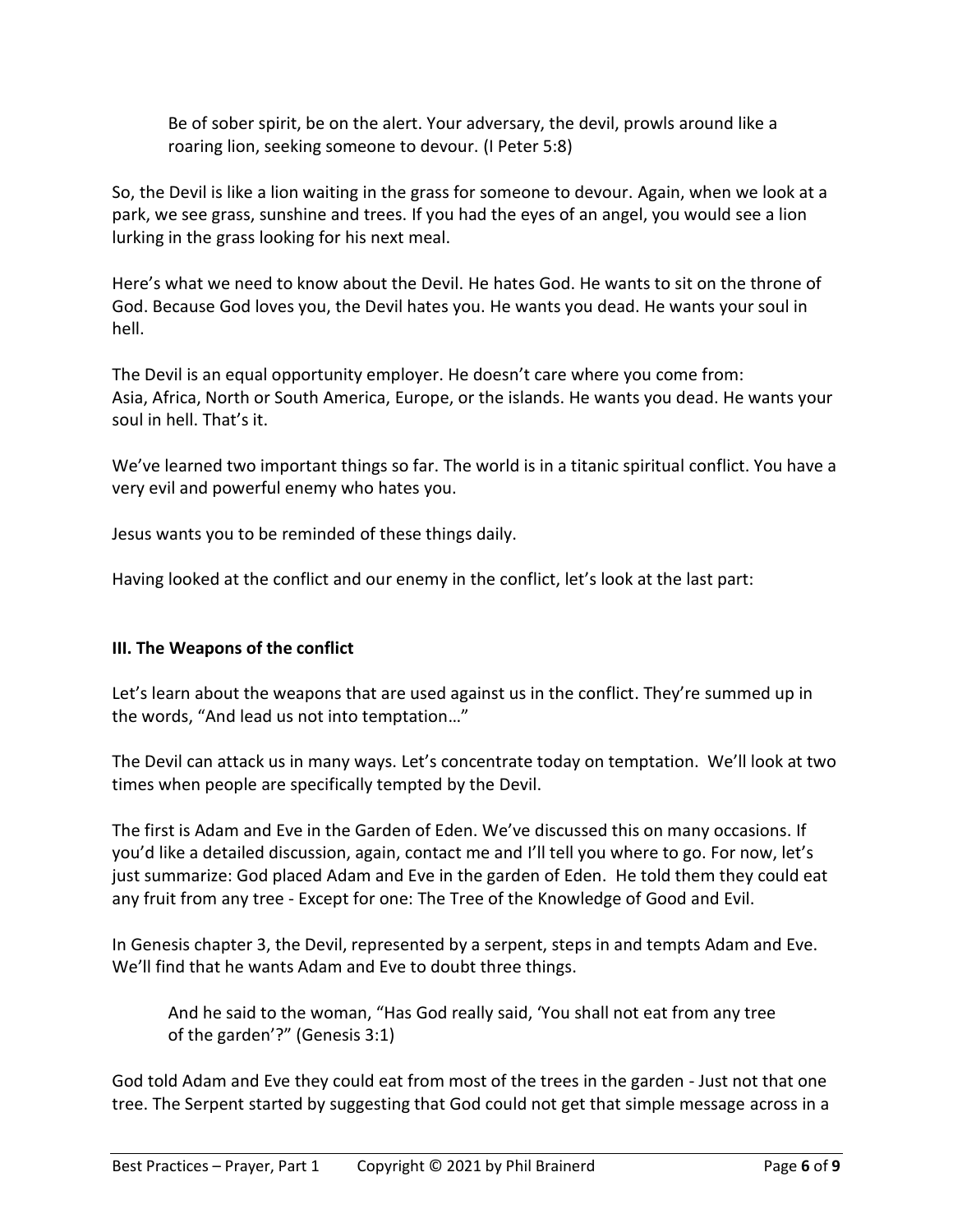dependable, understandable, and meaningful way. Stated simply, he wanted Adam and Eve to *doubt God's Word*.

Next, God did more than tell Adam and Eve to avoid that tree. He told them why. He warned them that if they ate from the tree, they would die. So, here's the next thing the Serpent said:

You certainly will not die! (Genesis 3:4)

The serpent wanted Adam and Eve to believe that when God said things, those things would not happen. In this case the Serpent wanted Adam and Eve to *doubt God's power*.

The worst part of the temptation came when the Serpent said this:

For God knows that on the day you eat from it your eyes will be opened, and you will become like God, knowing good and evil. (Genesis 3:5)

Here the Serpent is suggesting that there is some good thing that God is keeping from Adam and Eve. It's summarized by the phrase, "become like God". There's a lot in that one phrase, but for now let's concentrate on the part where the Serpent suggests that God is holding back something good.

What kind of a being holds back good things? Well, someone who is selfish. Someone who wants to keep all the good things for themselves. Maybe, the Serpent suggests, God has some kind of ulterior motive for Adam and Eve? Here, the Serpent wants Adam and Eve to *doubt God's character*.

So, the first temptation on earth involved the three doubts.

- Doubt God's Word.
- Doubt God's Power.
- Doubt God's Character.

That was the first temptation. From this we learn that learn that we need to develop faith. A life of faith involves:

- Trusting God's Word.
- Trusting God's Power.
- Trusting God's Character.

Let's look now at the second temptation. The second temptation is one we covered a while back in our series on Matthew. It involves our Lord Jesus Christ.

Then Jesus was led up by the Spirit into the wilderness to be tempted by the devil. (Matthew 4:1)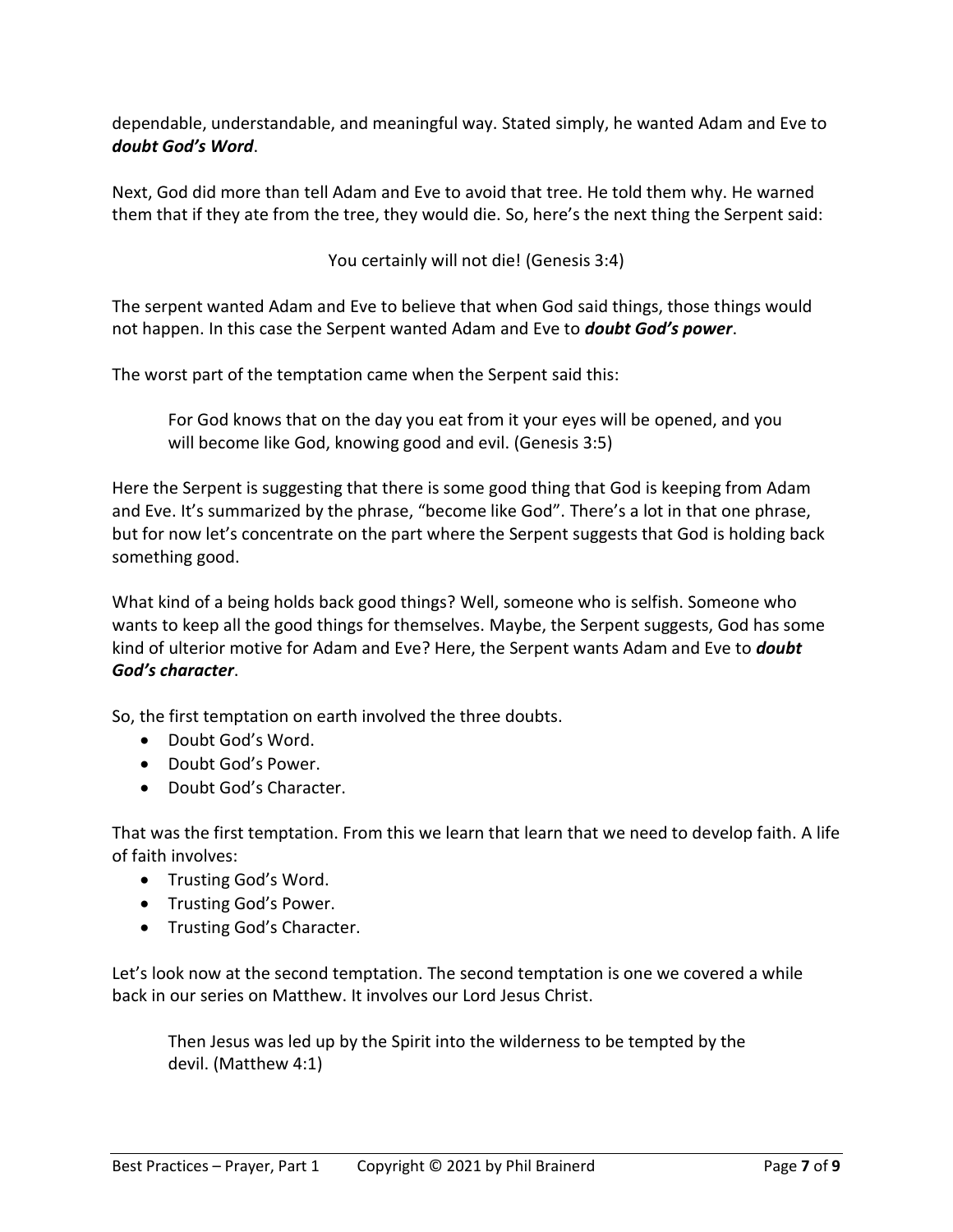Again, we spent a whole segment on this, so contact me if you want more details. Suffice it to say that our Lord Jesus went one-on-one with the Devil *- And he won.*

Now, notice something interesting about the request that we are instructed to make in the pattern for prayer: "And *lead us not into temptation*, but deliver us from the evil one."

This is interesting because Jesus was led by the Spirit into temptation. But Jesus tells us to request that the same not happen to us. Why?

This involves the nature of the battle between God's kingdom and the kingdom of this world, led by the Devil. It is the job of great kings to meet their enemies in battle. No individual resident of a kingdom is required to take on the enemy by themselves. Jesus met the Devil in battle and won. That's what a great King does.

When Adam and Eve met the devil in the garden, they did something very foolish: They did it alone. They didn't have to. At any time, they could have said, "Now hold on Mr. Serpent. Let's ask God about this." They could have asked for help. They didn't, and they lost.

God is telling us here that we are never to meet with our enemy, the Devil, alone. We are to ask for help. And once again, we are to do this daily.

Let's pull this all together.

### **Conclusion**

On the fateful day of May 7, 1915, hundreds of innocent people were sailing the Atlantic on a luxury ship. They enjoyed entertainment, wonderful food, and relaxation. But then, tragedy hit. Those poor people didn't know that there was an enemy lurking, unseen - An enemy who wanted to destroy them. These people perished because they failed to recognize something. - the world was at war. Sadder, they had been warned about the coming attack.

We've learned today that there is something very similar for followers of Jesus. We've looked in detail at the last statement in the pattern for prayer that Jesus gave to his followers.

And lead us not into temptation, but deliver us from the evil one.' (Matthew 6:13)

We've learned that there are three things we need to remember, and we need to remember them daily. 1) We are involved in a conflict. The world is at war with the King of the Universe. 2) The enemy in this conflict is no one less that the Devil. He hates God, and he hates you. 3) He has many weapons - today we learned about temptation. The Devil wants us to doubt God's Word, doubt God's power, and doubt God's character. We need to respond by trusting in all these things.